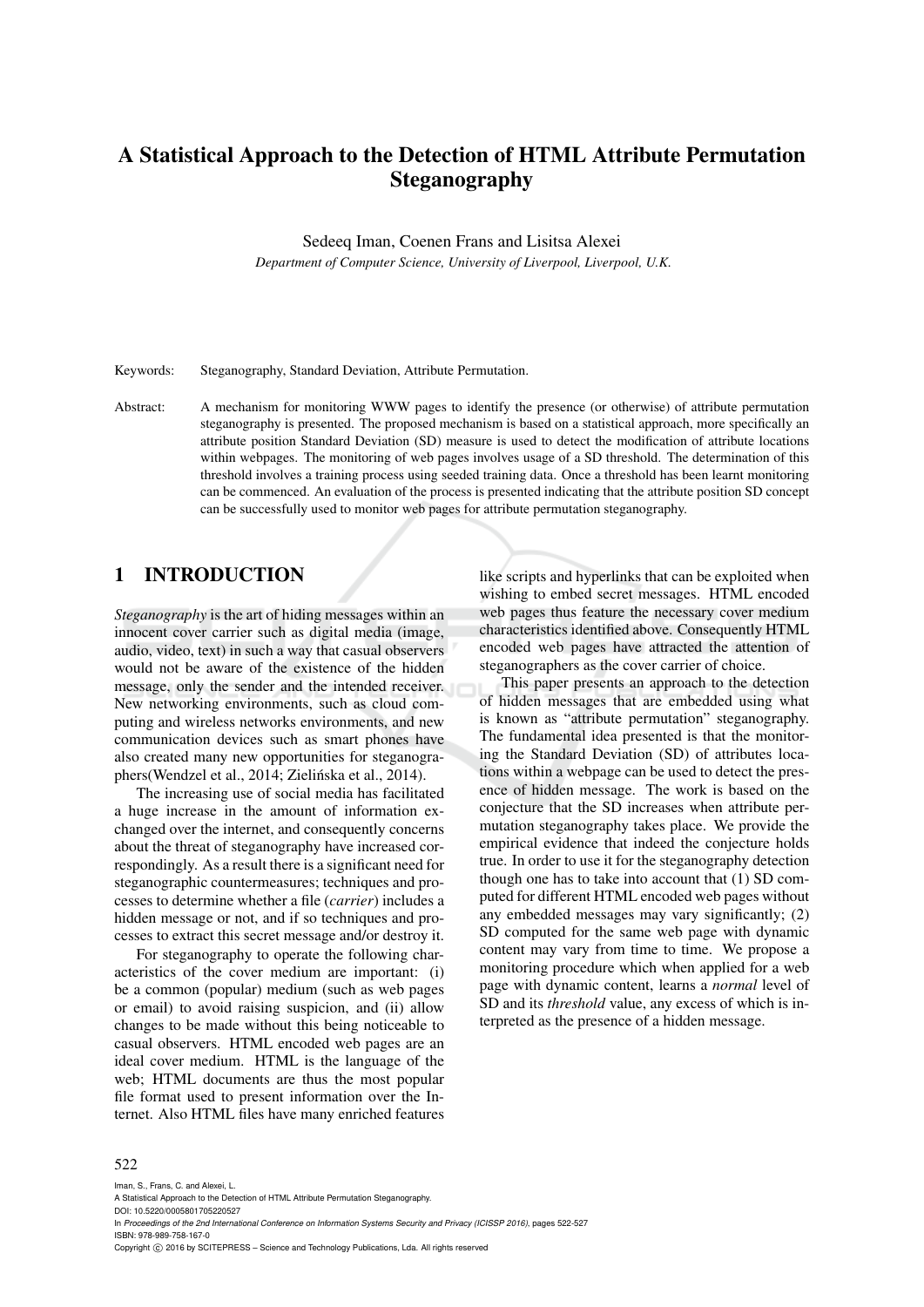### 2 HTML STEGANOGRAPHY

HTML (Hyper-Text Markup Language) comprises markup tags which tell a browser the format in which to display tables, paragraphs, images and so on. Most tags are paired using a start tag and an end tag, with text content in between. According to the HTML specification tags can also have attributes that can be used to customize the tag, and these attributes have values assigned to them by default or by the user. The HTML specification does not determine the order of these attributes. Moreover HTML allows for the inclusion of hyperlinks and scripts; enriching features that represent a fertile ground for steganography. Steganographic techniques in HTML can be largely classified into three groups: (i) Embedding invisible characters (Sui and Luo, 2004), (ii) Switching tag letters case (Zhao and Lu, 2007) and (iii) Attribute permutation (S.Forrest, 2006; Huang et al., 2008; Shen and Zhao, 2010). The latter is the focus of the work presented in this paper.

#### 2.1 Attribute Permutation

Attributes in HTML tags can come in any order, the HTML specification does not prescribe any attribute ordering. Therefore a tag with eight attributes has  $8! = 40320$  equivalent attribute configurations that are all processed in an identical manner by a browser. The ordering of the attributes can be used to embed a hidden message.

From the perspective of the steganographer attribute permutation offers the same advantages as the switching tag letter case method: (i) the presentation of the HTML file in a browser gives no indication of there being any hidden messages and (ii) the file size is unaffected. However, in addition, it is difficult to identify by inspection of the HTML source code.

Several algorithms have been proposed to achieve attribute permutation steganography, examples can be found in (S.Forrest, 2006; Huang et al., 2008; Shen and Zhao, 2010). The method used with respect to the evaluation presented in this paper is that of (Shen and Zhao, 2010) where a relation between tag attributes is defined using a binary string which is later transformed into a set of permutations and the current tag is randomly replaced with one of these permutations.

The attribute permutation embedding capacity of a given web page is defined as the number of bits of secret message that we can embed in a given webpage *H*. According to the steganography algorithm in (Shen and Zhao, 2010) we can embed  $(n - 1)$ bits of secret message in a webpage using tags that have more than one attribute. The Maximum Embedding Capacity (MEC) in bytes can be calculated using equation 1:

$$
MEC(H) = \frac{1}{8} \sum_{T_j \in Q} (|T_j| - 1)
$$
 (1)

where  $Q$  is the set of tags featured in  $H$  of two or more attributes, and  $|T_j|$  is the number of attributes in tag  $T_j$ , the *j*th tag in *Q*. We multiply by  $\frac{1}{8}$  so that the result is in bytes.

### 3 STANDARD DEVIATION OF ATTRIBUTE LOCATIONS

The main idea presented in this paper is to identify the presence of attribute permutation steganography by monitoring the Standard Deviation (SD) of attributes locations within a webpage. This is based on the assumption that for the HTML pages without message embeddings the attributes tend to be located in the same locations for the most of the tags. By reordering attributes in tags, so as to hide a message, the *coherency of the attribute locations* changes. More specifically the dispersion of attribute locations will increase if message hiding is taking place, in other words the variance of attribute locations will increase. The conjecture is that the above can be usefully employed to distinguish a stego file from a regular file.

Before presenting the proposed stego file identification algorithm the following definitions should be noted:

- H is a webpage.
- Q: is a set of tags in H that have two attributes or more,  $Q = \{T_1, T_2, ...\}$ .
- $T_i = \{a_1, a_2, \ldots, a_n\}$  denotes the j<sup>th</sup> tag in Q with its attributes.
- $|T_j|$ : represents the number of attributes in the j<sup>th</sup> tag.
- $ANS = \{a_1, a_2, \ldots a_n\}$ : is the complete set of attributes in Q.
- $ALS(a_i)$ : A set of locations in Q for attribute  $a_i$ .  $ALS(a_i) = \{la_{i1}, \ldots, \ldots, \ldots, \ldots\}$ . Each attribute has m occurrences such that :  $|ALS(a_i)| = m$ .
- *VALS* $(a_i)$ : is the variance of  $ALS(a_i)$ :

$$
VALS(a_i) = \frac{\sum_{k=1}^{m} (l a_{ik} - a v)^2}{m}
$$
 (2)

$$
av = \frac{\sum_{k=1}^{m} la_{ik}}{m}
$$
 (3)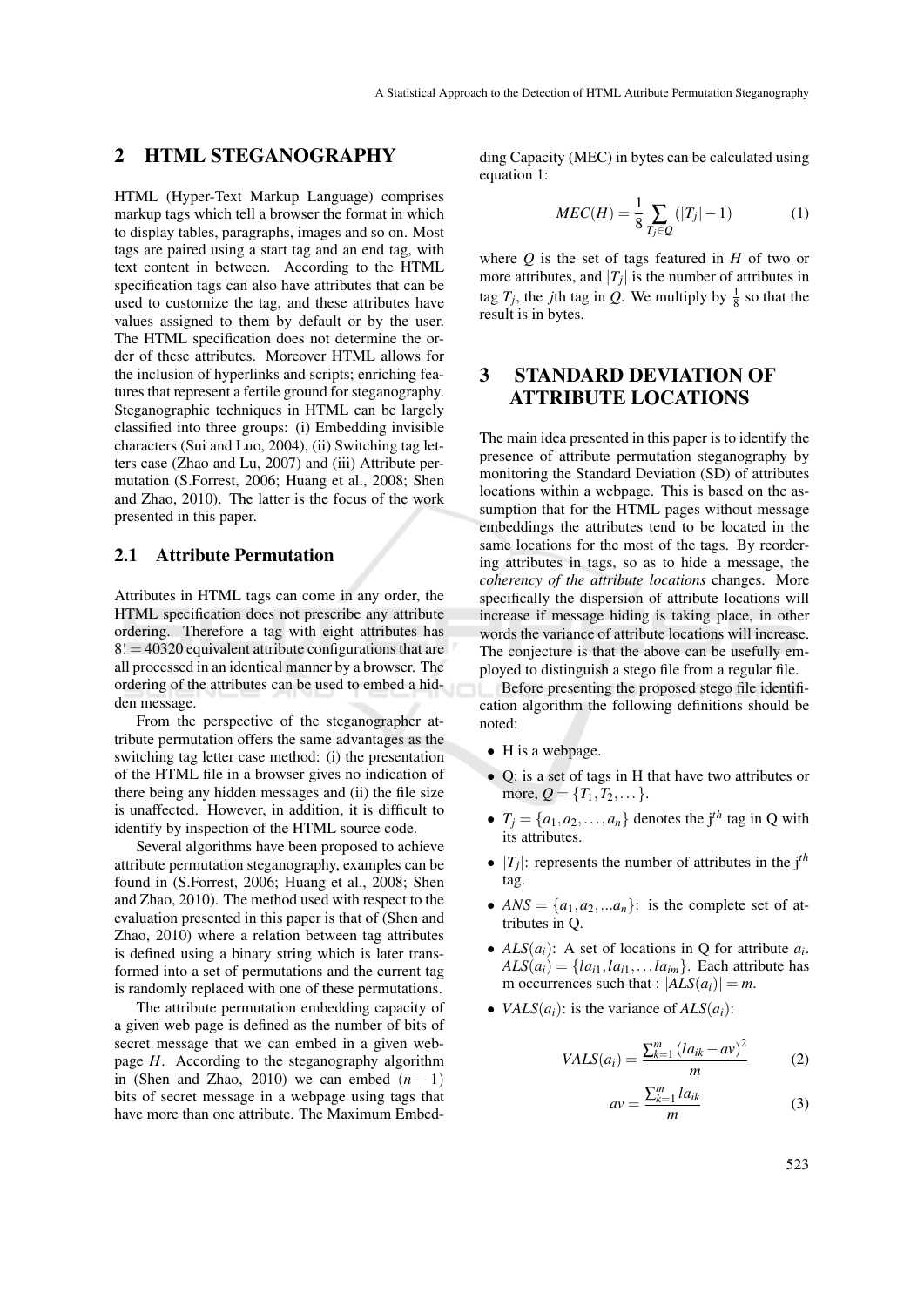• VQ: is the total variance of all attributes in Q. The total variance is equal to the sum of their variances as shown in equation 4 below:

$$
VQ = VAR(\sum_{i=1}^{m} VALS(a_i)) = \sum_{i=1}^{m} VALS(a_i) \quad (4)
$$

• SD: is the standard deviation of VQ in order to quantify the amount of variation of a set of a webpage attribute locations. It can be calculated by:

$$
SD = \sqrt{VQ} \tag{5}
$$

The process for calculating the SD of attributes is given in Algorithm 1. The algorithm operates as follows: The input is a webpage *H*. The output is the standard deviation of the set of *Q* attributes locations.

Algorithm 1: Calculate standard deviation SD of attributes locations of a webpage.

1: *inputH* 2:  $ANS = \{\}$ 3:  $ALS = \{ \}$ 4: Find Q 5: **for** each tag  $T \in Q$  **do**<br>6: **for** each attribute *a* 6: **for** each attribute  $a \in T$  **do**<br>7:  $ANS = ANS + a.name$  $ANS = ANS + a.name$ 8: *ALS* = *ALS*+*a*.*location* 9: end for 10: end for 11: **for** each attribute  $a \in ANS$  **do**<br>12: **for**  $i = 1$  to  $i = m$  **do** for  $i = 1$  to  $i = m$  do 13:  $VALS(a_i) = \frac{\sum_{k=1}^{m} (l a_{ik} - a v)^2}{m}$ *m* 14:  $av = \frac{\sum_{k=1}^{m} la_{ik}}{m}$ *m* 15: end for 16: end for 17:  $VQ = \sum_{i=1}^{m} VALS(a_i)$ 18:  $\overline{SD} = \sqrt{VQ}$ 

# 4 ATTRIBUTE PERMUTATION STEGANOGRAPHY MONITORING PROCESS

Using the above approach we can determine the attribute location SD for a given www page *H*. By monitoring the attribute location SD of *H* over a period of time the conjecture is that we can identify attribute permutation steganography whenever unusual SD values are detected. This requires the establishment of a webpage steganography detection threshold  $\sigma$ . The idea is that the value for  $\sigma$  can be learnt

by deliberately seeding a sequence of "snapshots"  $C = \{s_1, s_2, \ldots, s_n\}$  of *H* with hidden messages (using attribute permutation steganography). In other words the monitoring commences with a "training process" during which the value for  $\sigma$  is learnt. More specifically snapshots of the web page of interest are collected periodically at intervals of time τ over a period of time *T*. For each snapshot a message of length L is generated  $(L \leq MEC(H))$  and the SD before and after message embedding calculated. The value for  $\sigma$ is then calculated using equation

$$
\sigma = (\alpha \times SD_{\text{avbefore}}) + ((1 - \alpha) \times SD_{\text{avafter}})
$$
 (6)

Where: (i)  $\alpha$  is a user specified sensitivity factor of between 0.1 and 1 (ii)  $SD_{avbefore}$  is the average SD without message hiding and (iii) *SD*<sub>avafter</sub> is the average SD with message hiding. Note that a high  $\alpha$  value will have the effect of reducing σ and making the detection process more sensitive. Note that the chance of identifying false positives increases as the value for σ decreases.

The arguments of the monitoring process are as follows:

- *H*: is (HTML encoded) web page with dynamic content.
- $\alpha$ : is a sensitivity factor,  $0 < \alpha < 1$ .
- $\bullet$  *T*: is the total training time.
- $\tau$ : is the interval to capture a webpage snapshot periodically for example every two hours.
- *L*: is the length of embedded message.

The actual monitoring process then comprises three steps:

- 1. Collecting snapshots of *H* with interval τ over time period *T* to give the set  $C = \{s_1, s_2, \ldots, s_n\}$
- 2. Calculating the threshold  $\sigma$ .
	- (a) For each  $s_i \in C$  compute the SD of snapshot  $s_i$ , then embed a message using the algorithm in (Shen and Zhao, 2010) and compute the new SD.
	- (b) Compute the average of the SDs before embed- $\text{ding }(SD_{avbefore} = \frac{\sum_{i=0}^{k} SD_i}{k})$  $\frac{0^{3D_i}}{k}$ ) and the average of the SDs after embedding  $(SD_{\text{avafter}} = \frac{\sum_{i=0}^{k} SD_i}{k})$  $\frac{1}{k}$ ); Where *k* represents the number of snapshots.
- (c) The  $\sigma$  value is then calculated using equation 6.
- 3. Detecting: compute SD of a suspected instance of *H* and compare it with  $\sigma$ ; If SD $\geq \sigma$  then the page is a stego page otherwise the page is an unmodified page.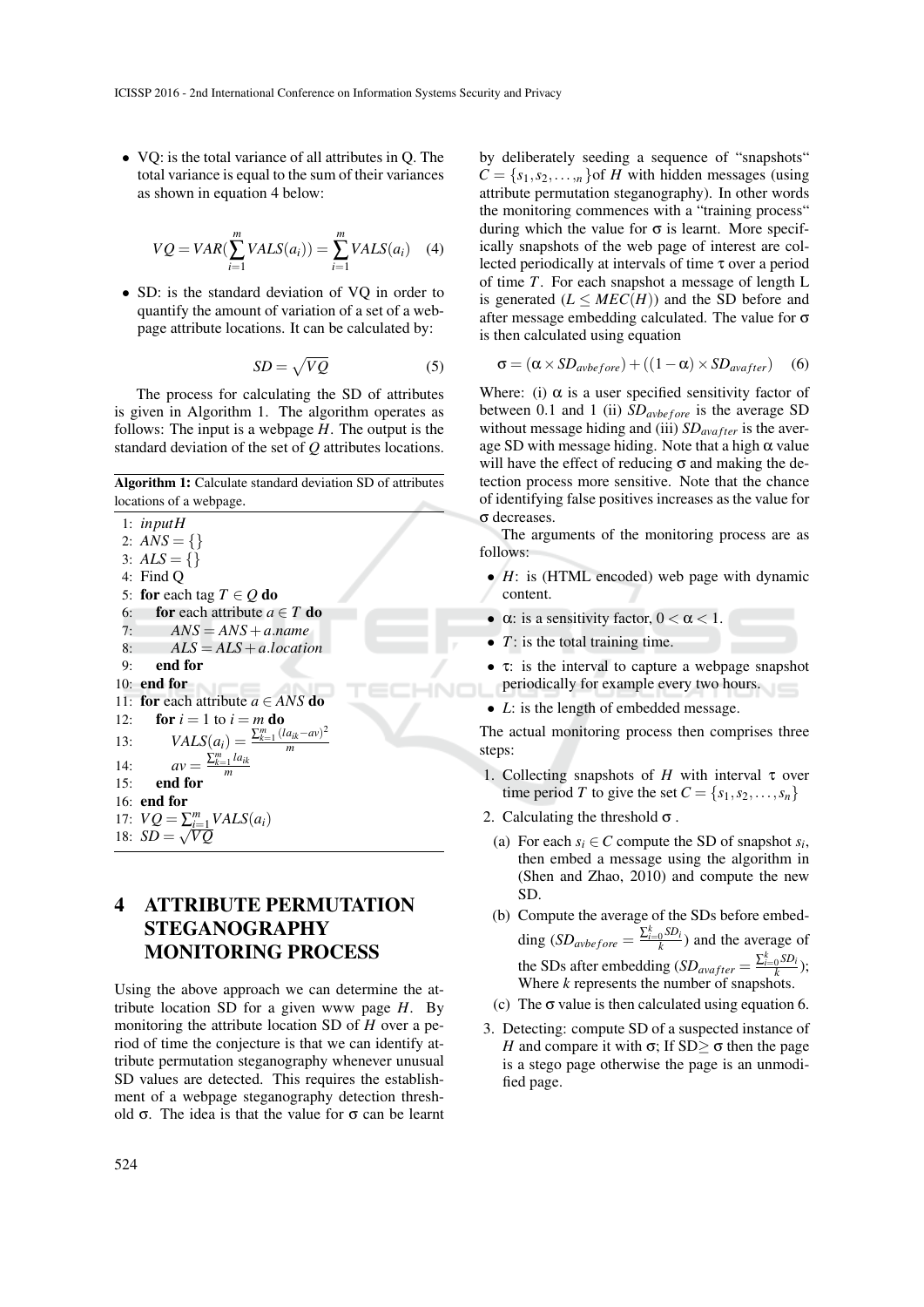#### 5 EVALUATION

The objectives of the evaluation of the proposed approach were as follows:

- 1. To confirm that the conjecture that increases in the attribute locations SD of webpages is indeed an indicator attribute permutation steganography.
- 2. To compare naturally occurring changes in SD values caused by the dynamic content with the changes caused by message embedding.
- 3. To test how the type of the embedded text may affect the changes in SD.
- 4. To conform that the attribute locations SD concept could be effectively used to monitor web pages for attribute permutation steganography.

# 5.1 Attribute Locations SD as an Indicator of Attribute Permutation Steganography

The experiments designed to establish that the attribute locations SD of webpages could indeed be used to detect attribute permutation steganography were founded on three "snapshots" of the landing page of three well known websites: (i) Sony (ii) BBC and (iii) Wikipedia. In each case attribute permutation was used to embed hidden message using the technique presented in (Shen and Zhao, 2010) (as described previously in Section 2). Messages of different length *L* were embedded from between 10% to 100% of the MEC, incrementing in steps of 10%. The MEC for the BBC, Wikipedia, Sony pages were 70 bytes, 74 bytes and 117 bytes respectively.

The results are as shown in Figure 1. The x-axis lists the message size as a percentage of the MEC for each landing page; the y-axis then gives the SD. From the figure it can be observed that the SD starts to increase, with respect to the SD for the landing page without any hidden message embedding, as the size of the embedded message increases. When the size of the hidden message was equivalent to the MEC for each given landing page the recorded increase in SD equated to 13.1%, 14.6% and 21% respectively. Thus, from the above, we can conclude that attributes location SD can indeed be used for the purpose of identifying attribute permutation steganography.

### 5.2 Natural Changes in SD vs Changes Caused by Embedding

To compare naturally occuring changes in SD values caused by the dynamic content with the changes



Figure 1: Standard deviation SD of attributes locations dependency on the message length.

caused by message embedding the following experiments have been done.

Ten sequences of snapshots (40 snapshots per sequence) were used based on the landing pages for ten well known web sites covering a range of www domains (news, education, company, shopping): (i) BBC (ii) New York Times (iii) Wikipedia, (iv) Stackoverflow (v) Sony (vi) The University of Liverpool (vii) IEEE (viii) WebMD (x) Microsoft and (x) Amazon. For collection purposes the following parameters were used: (i)  $T =$  one week and (ii)  $\tau =$  every two hours. The length of embedded message was  $L = 40\%$  of a webpage MEC. The SD value was calculated before and after message hiding. The results are presented in Figure 2. From the figure it can be seen that in every case changes in SD values caused by the message embedding and the changes occurring naturally are significantly different.

#### 5.3 Various Types of Embedded Messages

The goal of the next series of experiments was to test how the type of the embedded text may affect the changes in SD. The same ten sequences of snapshots were used and the message embedding was conducted with 29 different types of messages (natural language, random letters, mixture of letters, symbols and numbers). The results including the mean of the standard deviation after embedding these 29 instances of these message samples and the standard deviation of their SDs are presented in Table 3. As we can notice from Table 3 the type of a hidden message has no differentiable effect on SD changes.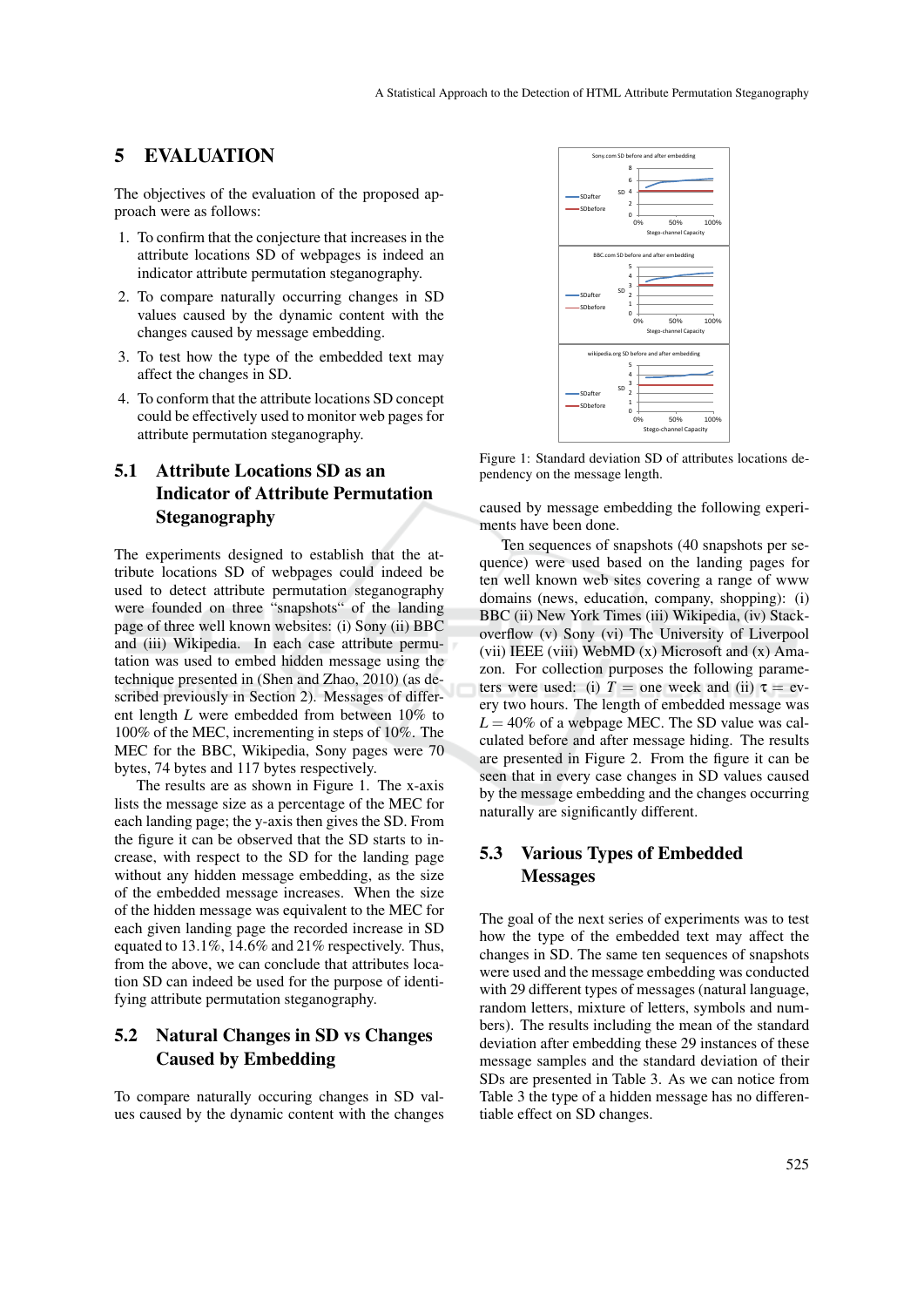

Figure 2: Standard deviation SD values before and after message embedding.

| Length of embedded message relative to a webpage MEC |      |     |                                              |  |  |  |  |  |  |      |
|------------------------------------------------------|------|-----|----------------------------------------------|--|--|--|--|--|--|------|
|                                                      | 10%  | 20% | 30%   40%   50%   60%   70%   80%   90%      |  |  |  |  |  |  | 100% |
| Mean                                                 |      |     | 6.05 6.14 6.34 6.52 6.65 6.81 6.83 6.91 6.99 |  |  |  |  |  |  | 7.16 |
| SD                                                   | 0.04 |     |                                              |  |  |  |  |  |  | 0.17 |

Figure 3: Mean of Standard deviation of 29 instances of embedded messages and their SD.

#### 5.4 Evaluation of Monitoring Process

To evaluate the proposed monitoring process the same ten sequences of snapshots used for the foregoing experiment were used within each case the first thirty allocated to training and the last ten to testing. Message embedding for evaluation purposes was conducted using the same attribute permutation algorithm from (Shen and Zhao, 2010). The messages were in natural language. Once training was completed we could go on to test the monitoring process. The testing was conducted by embedding hidden messages in natural language, using attribute permutation steganography of increasing length in each of the ten web page test sequences starting with  $L = 10\%$  and increasing to  $L = 100\%$  in steps of 10%. The results are presented in graphs 4 and 5 for IEEE webpage.

• Graph 4 demonstrated the detection threshold  $\sigma$ sensitivity of  $\alpha$  selection. We tried different  $\alpha$ values to get  $\sigma$  while L the length of embedded

message is fixed to 40% of a webpage MEC. The x-axis represented the length of detected message relative to a webpage MEC while the y-axis represented the SD values of a tested webpage with σ values. As illustrated in Figure 4 σ decreased from 6.43 to 6.17 as  $\alpha$  went up from 0.1 to 0.5. Decreasing  $\sigma$  means increasing of false positives.



Figure 4: Detection threshold  $\sigma$  sensitivity of different values of  $\alpha$  when  $L = 40\%$  of a webpage MEC.

• Graph 5 demonstrated the detection threshold  $\sigma$ sensitivity of *L* selection. We tried different *L* values while  $\alpha$  is fixed to 0.5. The x-axis represented the length of detected message relative to a webpage MEC while the y-axis represented the SD values of a tested webpage with  $\sigma$  values of different *L*. As shown in Figure 5 when *L* became longer from 40% of webpage MEC to 60% and α is fixed to 0.5, σ increased from 6.23 to 6.48 and that would miss stego webpages with hidden messages of 40% of a webpage MEC.



Figure 5: Detection threshold  $\sigma$  sensitivity of different values of L while  $\alpha = 0.5$ .

## 6 RELATED WORK AND **CONCLUSIONS**

In this paper we propose a process for monitoring for attribute permutation steganography in HTML encoded web pages. During the training phase the web page is sampled over a period of time and on each occasion is seeded with a hidden message. The SD is calculated for the web page with and without the hidden message. The average SDs are then used to cal